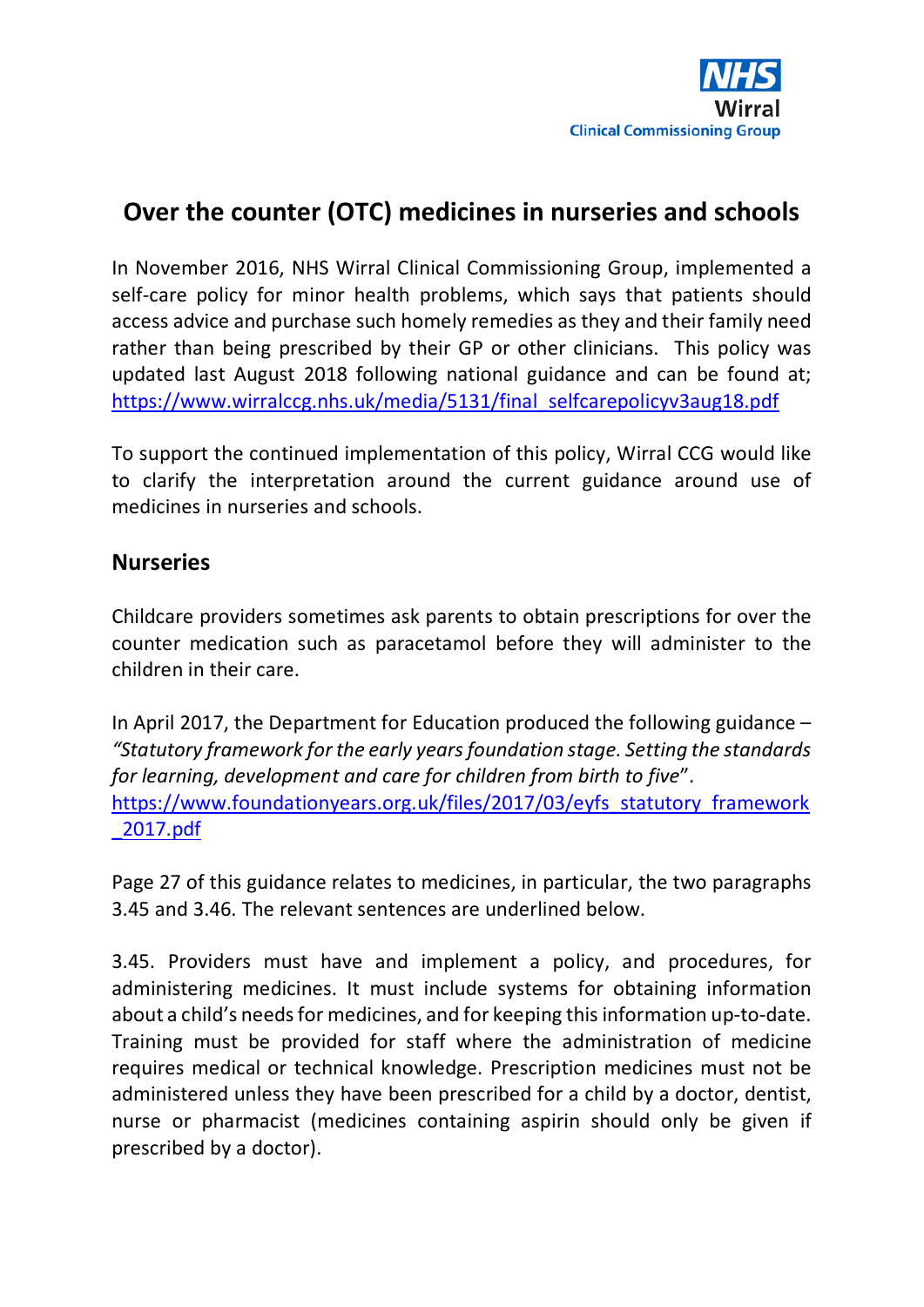

*This relates to medicines that must be prescribed, not over the counter medicines (paragraph 3.46 makes clear that there are prescription and non-prescription medicines). GPs and other prescribers should not therefore be required to prescribe over the counter medicines (see also 3.46).* 

3.46. Medicine (both prescription and non-prescription) must only be administered to a child where written permission for that particular medicine has been obtained from the child's parent and/or carer. Providers must keep a written record each time a medicine is administered to a child, and inform the child's parents and/or carers on the same day, or as soon as reasonably practicable.

*This is clear that administration of non-prescription medicines (over the counter medicines) can be administered following written permission by the child's parent and/or carer. GPs and other prescribers should not be required to write to confirm that it is appropriate to administer over the counter medicines – parents can provide this consent.* 

## **Schools**

In December 2015 (last updated August 2017), the Department for Education produced the following guidance –

"Supporting pupils at school with medical conditions. Statutory guidance for governing bodies of maintained schools and proprietors of academies in England".

[https://assets.publishing.service.gov.uk/government/uploads/system/uploads](https://assets.publishing.service.gov.uk/government/uploads/system/uploads/attachment_data/file/638267/supporting-pupils-at-school-with-medical-conditions.pdf) [/attachment\\_data/file/638267/supporting-pupils-at-school-with-medical](https://assets.publishing.service.gov.uk/government/uploads/system/uploads/attachment_data/file/638267/supporting-pupils-at-school-with-medical-conditions.pdf)[conditions.pdf](https://assets.publishing.service.gov.uk/government/uploads/system/uploads/attachment_data/file/638267/supporting-pupils-at-school-with-medical-conditions.pdf)

This guidance includes the following statements relating to medicines, and the relevant sentences are underlined below: